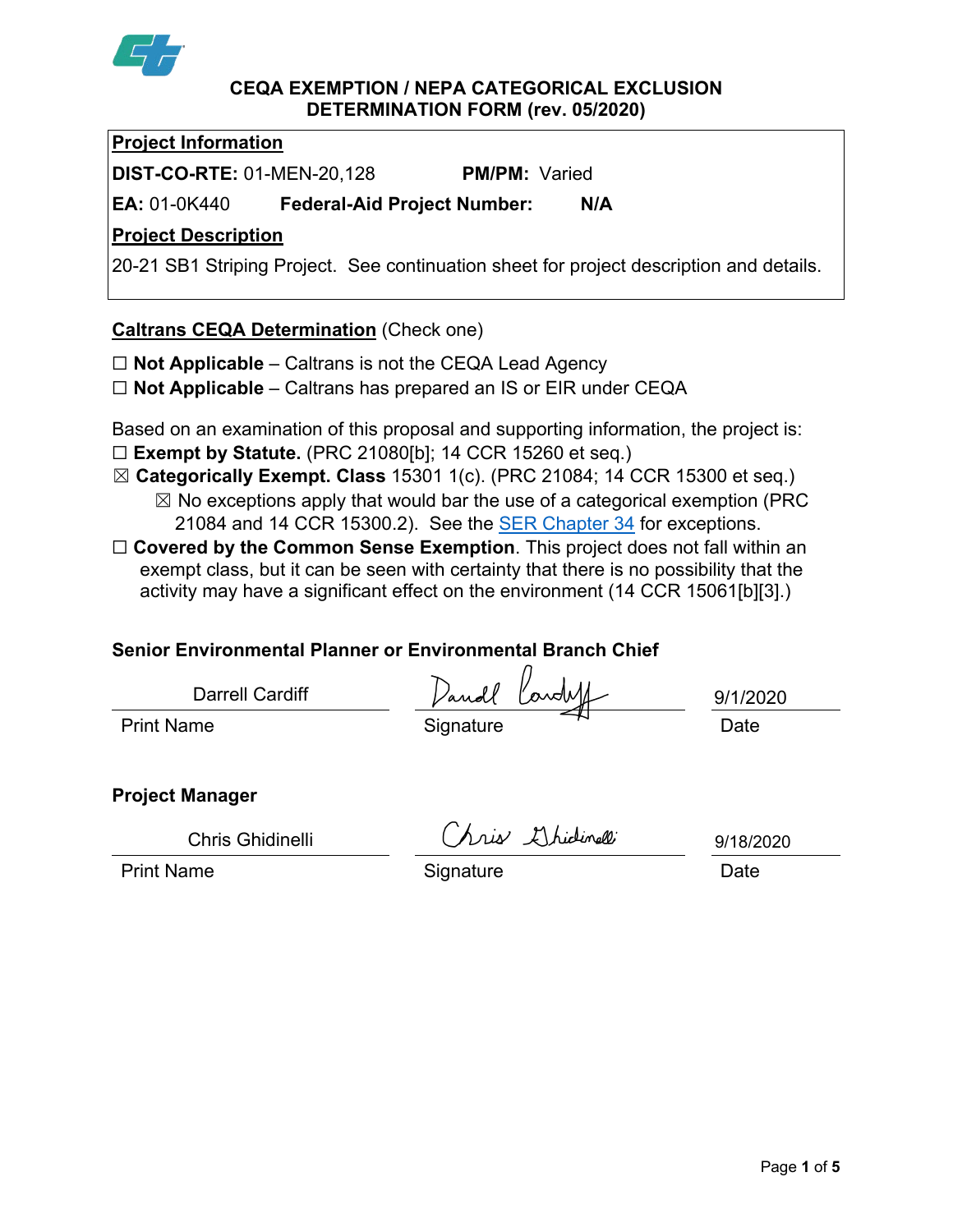

#### **CEQA EXEMPTION / NEPA CATEGORICAL EXCLUSION DETERMINATION FORM**

## **Caltrans NEPA Determination** (Check one)

Caltrans has determined that this project has no significant impacts on the environment as defined by NEPA, and that there are no unusual circumstances as described in 23 CFR 771.117(b). See **SER Chapter 30** for unusual circumstances. As such, the project is categorically excluded from the requirements to prepare an EA or EIS under NEPA and is included under the following:

☐ **23 USC 326:** Caltrans has been assigned, and hereby certifies that it has carried out the responsibility to make this determination pursuant to 23 USC 326 and the Memorandum of Understanding dated April 18, 2019, executed between FHWA and Caltrans. Caltrans has determined that the project is a Categorical Exclusion under:

## ☐ **23 CFR 771.117(c): activity (c)(Enter activity number)**

☐ **23 CFR 771.117(d): activity (d)(Enter activity number)**

☐ **Activity Enter activity number listed in Appendix A of the MOU between FHWA and Caltrans**

☐ **23 USC 327:** Based on an examination of this proposal and supporting information, Caltrans has determined that the project is a Categorical Exclusion under 23 USC 327. The environmental review, consultation, and any other actions required by applicable Federal environmental laws for this project are being, or have been, carried out by Caltrans pursuant to 23 USC 327 and the Memorandum of Understanding dated December 23, 2016 and executed by FHWA and Caltrans.

## **Senior Environmental Planner or Environmental Branch Chief**

| N/A                                  | N/A       | N/A  |
|--------------------------------------|-----------|------|
| <b>Print Name</b>                    | Signature | Date |
| <b>Project Manager/ DLA Engineer</b> |           |      |
| N/A                                  | N/A       | N/A  |
| <b>Print Name</b>                    | Signature | Date |

#### **Date of Categorical Exclusion Checklist completion: N/A Date of Environmental Commitment Record or equivalent: 9/1/2020**

Briefly list environmental commitments on continuation sheet if needed (i.e., not necessary if included on an attached ECR). Reference additional information, as appropriate (e.g., additional studies and design conditions).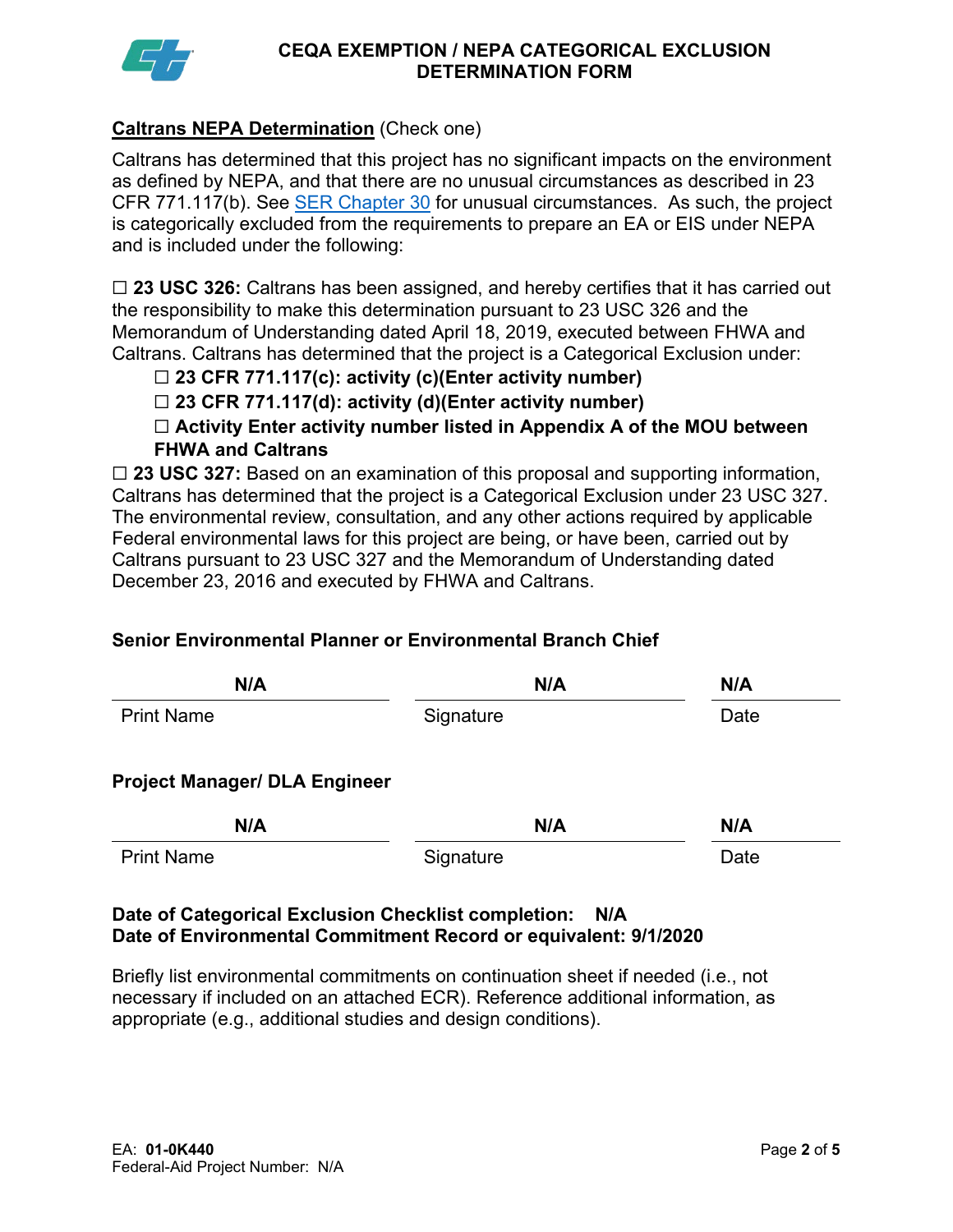

#### **CEQA EXEMPTION / NEPA CATEGORICAL EXCLUSION DETERMINATION FORM**

## **Continuation sheet:**

#### **20-21 SB Striping 01-0K440 California Department of Transportation (District 1)** *Project Description*

## Caltrans District 1 Maintenance plans to replace striping and marker pavement delineation in Mendocino County at various locations on Routes 20(SR-20) and 128 (SR-128). This work will reduce field Maintenance crew exposure to traffic and increase traffic safety.

Replacing stripe and marker pavement delineation will occur on SR-20 from Post mile (PM) 0.01-29.70 and 31.80-L35.96, and on SR-128 from PM 17.68-50.90. Work will also include removing the Highway-101 shield marking and upgrading the corresponding sign at approx. PM L33.27. Equipment staging will be confined to paved surfaces and existing non-vegetated turnouts. Portable Changeable Message Signs will be placed between 01-MEN-001-PM 58.80/60.80, 01-MEN-020-PM 0.01/29.70, and 30.80/L35.96, 01-MEN-101 41.46/R46.06, 01-MEN-128-PM 16.88/50.90, and 04-SON-128-PM 0.00/1.00. There will be no construction area signs and no tree removal. All work will be within the existing State right of way.

The project is expected to be awarded in Spring of 2021 and estimated to occur over approximately 150 working days. Some work activities will be conducted during the nighttime to increase worker traffic safety and reduce impacts to daytime travelers. Specific equipment will vary by contractor but may include the following: Paint and Thermo Truck, Grinder or dustless blaster for stripe removal and a Traffic Control vehicle, 3/4 -ton pickup truck, "Solar" Arrow Board (CMS), 33K GVW truck, Stripe grinder, Vacuum sweeper, Back-pack blower, "Skid Steer" with grinder, "Road Pro" rumbler, Marker buggy, "Mighty Max" thermal unit, Stripe truck Compressor with blowpipe, Thermal truck, Pre-melter truck, "Push" paint stripe.

## *Traffic Control*

The contractor would be required to manage traffic in compliance with Caltrans Traffic Management Plan for the project and the 2018 standard specifications. Lane closures and ramp closure(s) are required, and work would only occur within Caltrans's right of way.

## *Environmental Commitments*

- Sediment and Erosion Control The contractor will implement all applicable measures within the contract including Caltrans's 2018 Standard Specifications and Plans.
- Use SSP 7-1.02K(6)(j)(iii) for earth materials containing lead
- Use SSP 84-9.03B for thermoplastic/ paint striping
- Use SSP 36-4 when removing thermoplastic by cold planning or grinding
- No disturbance of vegetation throughout the project limits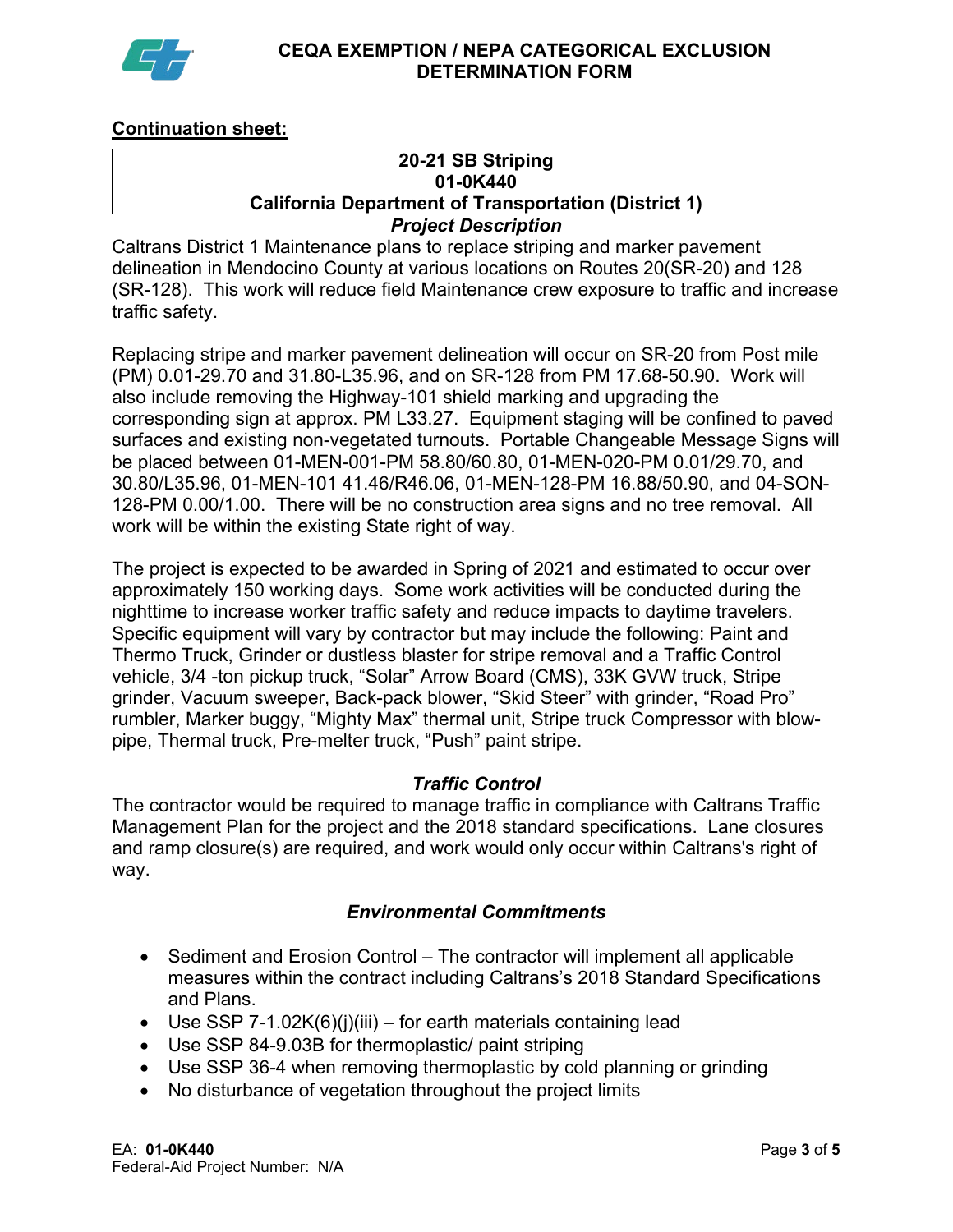

- Noise level restrictions
	- $\circ$  February 1 through August 5: Do not perform work that generates noise levels above 90 dBA LMax or 20 or more decibels above ambient sound levels
	- o August 6 through September 15: Work that generates noise levels above 90dBA LMax is restricted to the time period from 2 hours after sunrise to 2 hours before sunset.
	- o September 16 through January 31: Comply with section 14-8.
	- $\circ$  Measure the noise level at 50 feet from the source of the noise generating activity. Backup alarms are excluded from the noise requirements.
- Maximize use of recycled materials (e.g., tire rubber). Lower the rolling resistance of highway surfaces as much as possible while still maintaining design and safety standards
- Equipment and materials staging and storage will occur on paved roads and nonvegetated turnouts only.
- From Postmile SR-20-PM0.01/26.0, and SR-128-M 36.16/7.25, no night work with artificial lighting is allowed from February 1- July 31.

# *Environmental Analysis*

**Aesthetic/Visual**

A Visual Impact Assessment level questionnaire was completed on August 7, 2020. The project will result in minimal negative visual changes to the environment and will impacts will be less-than-significant.

## **Air Quality/Noise/Greenhouse Gas**

An environmental document assessment for air quality, noise, and greenhouse gas (GHGs) impacts was conducted on August 10, 2020. According to the assessment, the project is a Type III project that will not cause an increase in operational or long-term impacts on air quality, noise, or GHGs, but will have construction related (short-term) impacts. Generation of short-term construction related noise, and the generation of short-term construction air emissions of fugitive dust and exhaust from construction equipment are to be controlled and reduced through the use of the 2018 standard specifications (e.g. Section 14-9). Additionally, the project will not generate operational GHG emissions, nor contribute to a cumulatively considerable impact, and would implement GHG reduction or avoidance measures (standard BMPs) where feasible to reduce construction GHG emissions. Therefore, project impacts are compliant with all applicable plans and will be less-than-significant.

## **Biological Resources**

A Biological Resources Evaluation Memo was completed by Caltrans on July 15, 2020. Critical habitat exists for Northern Spotted Owl (NSO) and Marbled Murrelet (MAMU). NSO habitat exists on SR-20 from PM 0.1 to approximately PM 26.00 and on SR-128 on the mountainside approximately 5 miles north of Indian Creek (PM 18). NSO observations have been made from on SR-128-PM 36.16-37.25. MAMU critical habitat occurs on SR-20 from PM 0.5-26.0. Avoidance measures will be implemented during the nesting season to ensure no take of species. Therefore, the project will have no take